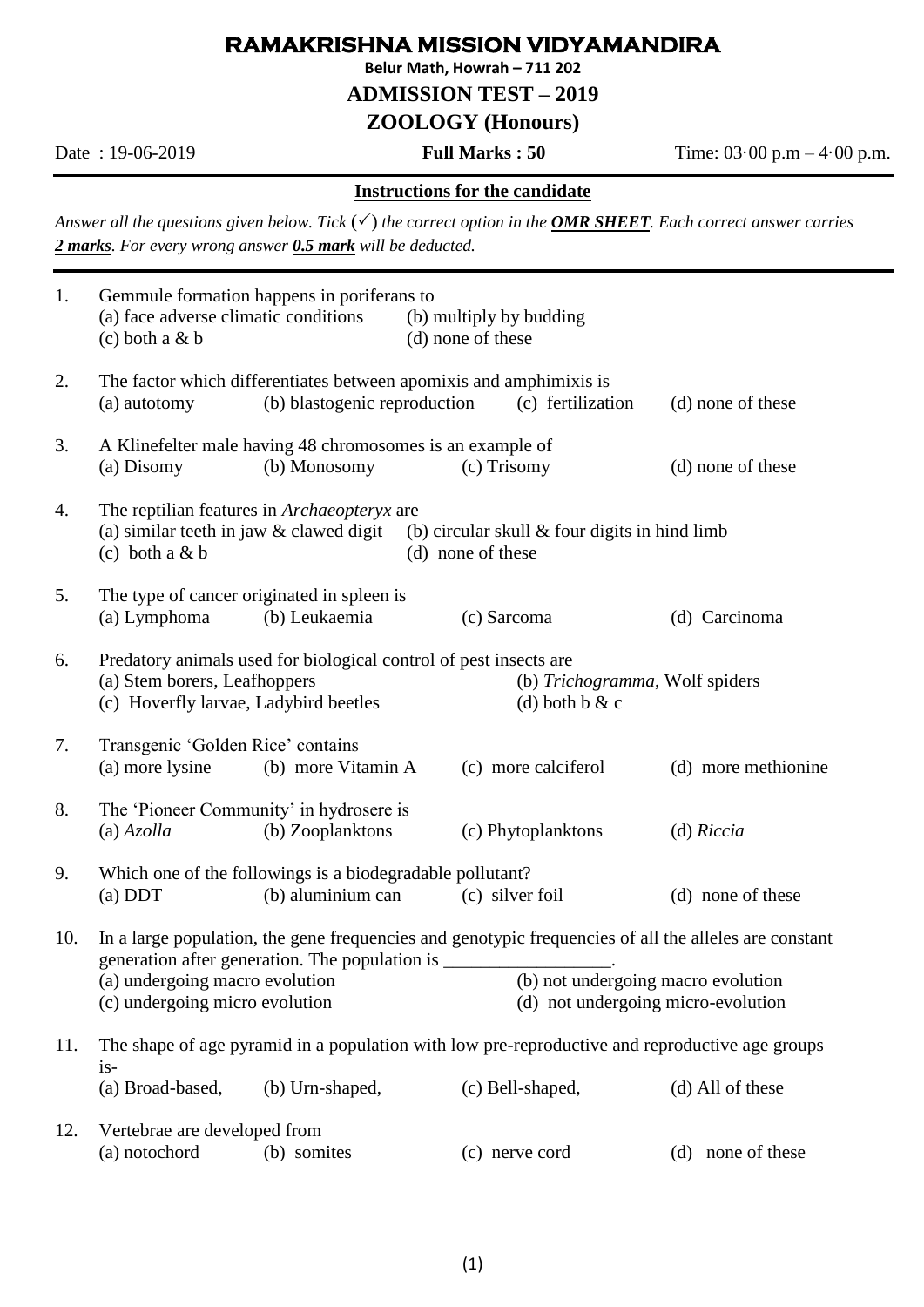| 13.                                                            | Supposing you are a normal diploid individual, without any chromosomal aneuploidy. How many<br>different types of chromosome do you possess?                                                                              |                                                                                           |                                                                                                       |                       |  |
|----------------------------------------------------------------|---------------------------------------------------------------------------------------------------------------------------------------------------------------------------------------------------------------------------|-------------------------------------------------------------------------------------------|-------------------------------------------------------------------------------------------------------|-----------------------|--|
|                                                                | (a) $23$ types                                                                                                                                                                                                            | (b) $22$ types                                                                            | $(c)$ 24 types                                                                                        | (d) $46$ types        |  |
| Why the first meiotic division is reductional division?<br>14. |                                                                                                                                                                                                                           |                                                                                           |                                                                                                       |                       |  |
|                                                                | (i) Homologue pairing<br>(iii) No interphase before the second division                                                                                                                                                   |                                                                                           | (ii) Double division<br>(iv) Metaphase arrest                                                         |                       |  |
|                                                                | Ans: $(a)$ i and ii                                                                                                                                                                                                       | $(b)$ ii and iii                                                                          | $(c)$ i and iii                                                                                       | $(d)$ iii and iv      |  |
| 15.                                                            | Babies consuming colostrum is an example of<br>(a) Active immunization<br>(c) both a and b                                                                                                                                |                                                                                           | (b) Passive immunization<br>(d) none of these                                                         |                       |  |
| 16.                                                            | DPT vaccine is given to newborns. DPT stands for-<br>(a) Diphtheria, Pertussis and Tetanus,<br>(c) Dengue, Pertussis and Tetanus,                                                                                         |                                                                                           | (b) Diphtheria, Pox and Tetanus,<br>(d) Dengue, Pox and Tetanus                                       |                       |  |
| 17.                                                            | (a) $1st$                                                                                                                                                                                                                 | Ascaris pneumonia is caused by which rhabditiform larva?<br>(b) $2nd$                     | $(c)$ 3 <sup>rd</sup>                                                                                 | $(d)$ 4 <sup>th</sup> |  |
| 18.                                                            | (a) $20$ and 4,                                                                                                                                                                                                           | (b) $25$ and 4,                                                                           | The total number of Biodiversity Hotspots worldwide and in India are respectively-<br>$(c)$ 30 and 4, | $(d)$ 35 and 4        |  |
| 19.                                                            | The correct order of Greenhouse Gases based on their concentration in the atmosphere-<br>(a) $N_2O < CFC < CH_4 < CO_2$<br>(b) $CFC < N2O < CH4 < CO2$ ,<br>(c) $N_2O < CH_4 < CFC < CO_2$<br>(d) $CFC < CH4 < N2O < CO2$ |                                                                                           |                                                                                                       |                       |  |
| 20.                                                            | Sunderlal Bahuguna was the leader of-<br>(a) Silent Valley Movement<br>(b) Chipko Movement<br>(c) Amrita Devi Bishnoi Movement<br>(d) Dasholi Gram Swarajya Mandal Movement                                               |                                                                                           |                                                                                                       |                       |  |
| 21.                                                            | (a) Thalamus                                                                                                                                                                                                              | Breathing rate in mammals is controlled by a part of the brain called<br>(b) Hypothalamus | (c) Medulla Oblongata                                                                                 | (d) Cerebellum        |  |
| 22.                                                            | (a) sigmoid                                                                                                                                                                                                               | Haemoglobin-oxygen dissociation curve is<br>(b) constant                                  | (c) straight line                                                                                     | (d) parabolic         |  |
| 23.                                                            | (a) liver $&$ spleen                                                                                                                                                                                                      | The formation of RBCs in foetus takes place in<br>(b) sarcoplasm                          | (c) bone marrow                                                                                       | (d) thymus            |  |
| 24.                                                            | Blood pressure increases and heart rate decreases in response to<br>(a) haemorrhage<br>(b) exercise<br>(c) exposure to high altitude<br>(d) increased intra-cranial pressure                                              |                                                                                           |                                                                                                       |                       |  |
| 25.                                                            | Chloragogen cells are found in -<br>(a) Cockroach                                                                                                                                                                         | (b) Earthworm                                                                             | (c) Snail                                                                                             | (d) Round worm        |  |

**———— × ————**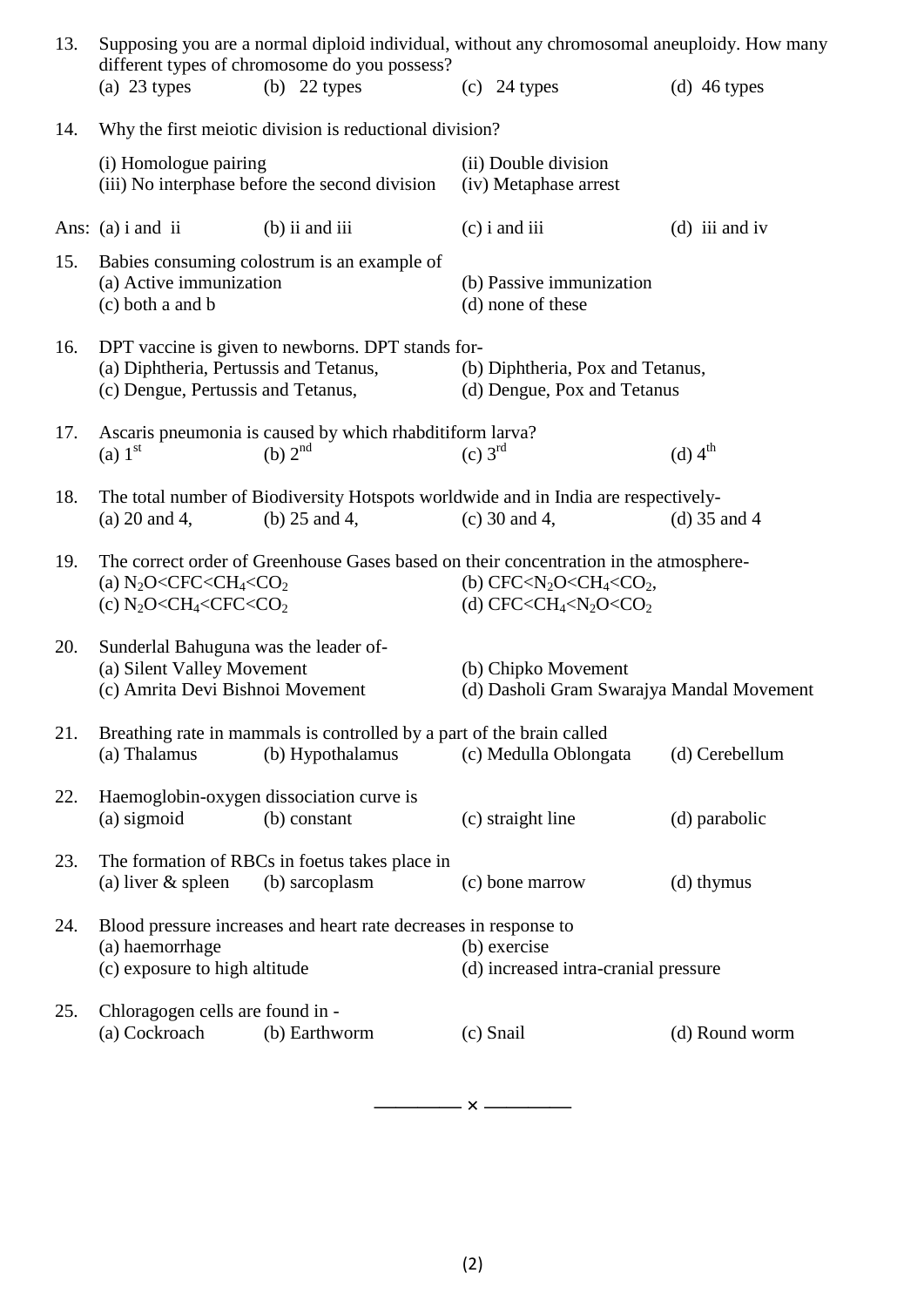# **Bengali Version**

# **RAMAKRISHNA MISSION VIDYAMANDIRA**

Belur Math, Howrah - 711 202

**ADMISSION TEST - 2019** 

## **ZOOLOGY** (Honours)

Date: 19-06-2019

**Full Marks: 50** 

Time:  $03 \cdot 00$  p.m  $- 4 \cdot 00$  p.m.

### **Instructions for the candidate**

Answer all the questions given below. Tick  $(\checkmark)$  the correct option in the **OMR SHEET**. Each correct answer carries 2 marks. For every wrong answer 0.5 mark will be deducted.

| 1. | পরিফেরা পর্বের প্রাণীদের ক্ষেত্রে 'গেমিউল' গঠিত হবার কারণ —                                                                       |                  |                                                                              |                    |  |
|----|-----------------------------------------------------------------------------------------------------------------------------------|------------------|------------------------------------------------------------------------------|--------------------|--|
|    | a) প্রতিকূল পরিবেশের মোকাবিলা করা                                                                                                 |                  | b) budding -এর মাধ্যমে বংশবিস্তার                                            |                    |  |
|    | c) $a$ এবং $b$ দুটিই                                                                                                              |                  | d) এদের কোনটিই নয়                                                           |                    |  |
| 2. | অ্যাপোমিক্সিস (apomixis) ও অ্যাম্ফিমিক্সিস (amphimixis) পদ্ধতিদ্বয়ের মধ্যে পার্থক্য নির্ধারক মূল ঘটনাটি হল—                      |                  |                                                                              |                    |  |
|    | a) অটোটমি (autotomy)                                                                                                              |                  | b) ব্লাস্টোজেনিক জনন (Blastogenic reproduction)                              |                    |  |
|    | c) নিষেক (fertilization)                                                                                                          |                  | d) এদের কোনটিই নয়                                                           |                    |  |
| 3. | ৪৮ টি ক্রোমোজোম বিশিষ্ট Kilnefelter পুরুষ হল $-$                                                                                  |                  |                                                                              |                    |  |
|    |                                                                                                                                   |                  | a) Disomy -র উদাহরণ          b) Monosomy -র উদাহরণ      c) Trisomy -র উদাহরণ | d) এদের কোনটিই নয় |  |
| 4. | $\emph{Archaeoptery}$ x এর সরীসৃপ বৈশিষ্ট্যগুলি হল $-$                                                                            |                  |                                                                              |                    |  |
|    | a) চোয়ালে সমআকৃতির দাঁত ও নখযুক্ত আঙুল                                                                                           |                  | b) গোলাকার করোটি ও চার আঙুলযুক্ত পশ্চাদপদ                                    |                    |  |
|    | c) a এবং b দুটিই                                                                                                                  |                  | d) এদের কোনটিই নয়                                                           |                    |  |
| 5. | প্লীহাতে উদ্ভূত কৰ্কটরোগটিকে বলা হয়—                                                                                             |                  |                                                                              |                    |  |
|    | a) Lymphoma                                                                                                                       | b) Leukaemia     | c) Sarcoma                                                                   | d) Carcinoma       |  |
| 6. | পেস্ট পতঙ্গের জৈব নিয়ন্ত্রক শিকারী প্রাণীগুলি হল $-$                                                                             |                  |                                                                              |                    |  |
|    | a) Stem borers, Leafhoppers                                                                                                       |                  | b) Trichogramma, Wolf spiders                                                |                    |  |
|    | c) Hoverfly larvae, Ladybird beetles                                                                                              |                  | d) b এবং c দুটিই                                                             |                    |  |
| 7. | ট্রান্সজেনিক সোনালি ধানে (Golden rice) থাকে $-$                                                                                   |                  |                                                                              |                    |  |
|    | a) অধিক মাত্ৰায় লাইসিন                                                                                                           |                  | b) অধিক মাত্রায় ভিটামিন ${\bf A}$                                           |                    |  |
|    | c) অধিক মাত্রায় ক্যালসিফেরল                                                                                                      |                  | d) অধিক মাত্ৰায় মিথিওনিন                                                    |                    |  |
| 8. | হাইড্রোসিরির 'পাইওনিয়ার কমিউনিটি' হল—                                                                                            |                  |                                                                              |                    |  |
|    | a) $Azolla$                                                                                                                       | b) জুপ্ল্যাঙ্কটন | c) ফাইটোপ্ল্যাঙ্কটন                                                          | d) Riccia          |  |
| 9. | নিম্নলিখিত কোনটি জৈববিয়োজনশীল দূষক (biodegradable pollutant) ?                                                                   |                  |                                                                              |                    |  |
|    | a) $DDT$                                                                                                                          |                  | b) অ্যালুমিনিয়াম কৌটা               c) সিলভার ফয়েল                         | d) এদের কোনটিই নয় |  |
|    | 10. একটি বৃহৎ পপুলেশনে প্রত্যেকটি অ্যালীলের gene frequency এবং genotypic frequency বংশানুক্রমে অপরিবর্তনীয় হলে,<br>উক্ত পপুলেশনে |                  |                                                                              |                    |  |
|    | a) Macro evolution ঘটছে                                                                                                           |                  | b) Macro evolution ঘটছে না                                                   |                    |  |
|    | c) Mircro evolution ঘটছে                                                                                                          |                  | d) Mircro evolution ঘটছে না ধ                                                |                    |  |